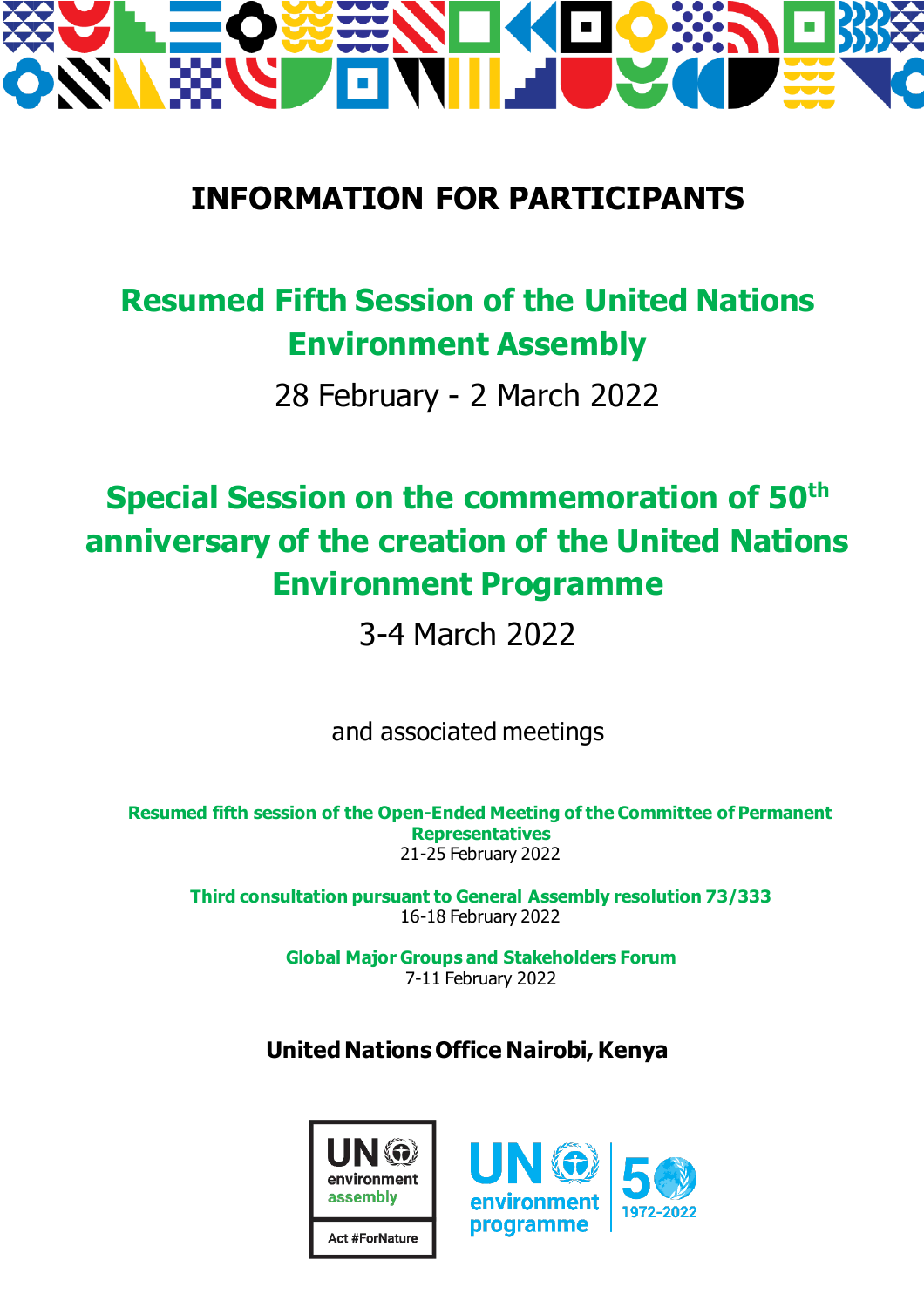# BB O

|             | <b>INTRODUCTION</b>                                                                                                        | 4                       |
|-------------|----------------------------------------------------------------------------------------------------------------------------|-------------------------|
|             |                                                                                                                            |                         |
|             | <b>VISITORS TO KENYA</b>                                                                                                   | 5                       |
|             |                                                                                                                            |                         |
| 1.          | <b>GENERAL INFORMATION</b>                                                                                                 | 5                       |
| 2.          | JOMO KENYATTA INTERNATIONAL AIRPORT (JKIA) INNAIROBI                                                                       | 5                       |
| 3.          | <b>TIME ZONE</b>                                                                                                           | 5                       |
| 4.<br>5.    | <b>VISAS</b>                                                                                                               | 5<br>6                  |
|             | <b>HEALTH-RELATED INFORMATION</b><br><b>COVID-19 PROTOCOLS</b>                                                             | 6                       |
|             | OTHER HEALTH GUIDELINES                                                                                                    | 6                       |
| 6.          | <b>SECURITY</b>                                                                                                            | 7                       |
| 7.          | <b>WEATHER</b>                                                                                                             | 7                       |
| 8.          | <b>ELECTRICITY</b>                                                                                                         | $\overline{\mathbf{z}}$ |
| 9.          | <b>OFFICIAL LANGUAGES</b>                                                                                                  | $\overline{\mathbf{z}}$ |
| 10.         | <b>MONEY AND BANKING CURRENCY AND EXCHANGE RATES</b>                                                                       | 8                       |
| <b>ATMS</b> |                                                                                                                            | 9                       |
|             | TRAVELERS' CHEQUES                                                                                                         | 9                       |
|             |                                                                                                                            |                         |
|             | <b>UNON COMPLEX</b>                                                                                                        | 10                      |
|             |                                                                                                                            |                         |
|             |                                                                                                                            |                         |
| 1.          | <b>ABOUT THE UNON GIGIRI COMPLEX</b>                                                                                       | 10                      |
| 2.          | <b>ACCESS TO THE COMPLEX</b>                                                                                               | 10                      |
| 3.<br>4.    | <b>REGISTRATION TO THE UN ENVIRONMENT ASSEMBLY2022</b><br><b>UPLOADING OF ACCREDITATION, NOMINATION, INVITATION LETTER</b> | 11<br>12                |
| 5.          | <b>UPLOADING OF PHOTOGRAPH</b>                                                                                             | 13                      |
| 6.          | <b>CONFIRMATION AND VALIDATION E-MAIL</b>                                                                                  | 13                      |
| 7.          |                                                                                                                            | 13                      |
| 8.          | <b>ON-SITE REGISTRATION AND BADGING; FLOATING BADGES</b><br><b>VIP BADGES FOR MINISTERS AND HEADS OF DELEGATIONS</b>       | 13                      |
| 9.          | <b>DELEGATES BASED IN NAIROBI</b>                                                                                          | 13                      |
| 10.         | <b>PRESENTATION OF CREDENTIALS BY MEMBER STATES</b>                                                                        | 13                      |
| 11.         | <b>MEETING ROOM RESERVATION</b>                                                                                            | 14                      |
| 12.         | A SUSTAINABLE, SINGLE USE PLASTIC PRODUCT - FREE AND CLIMATE-NEUTRAL EVENT                                                 | 14                      |
| 13.         | <b>VEHICLES AND FIRE-ARMS</b>                                                                                              | 15                      |
| 14.         | $WI-FI$                                                                                                                    | 15                      |
| 15.         | <b>CANTEEN SERVICES AND RESTAURANTS</b>                                                                                    | 15                      |
| 16.         | <b>POSTAL/ COURIER SERVICES</b>                                                                                            | 16                      |
|             |                                                                                                                            |                         |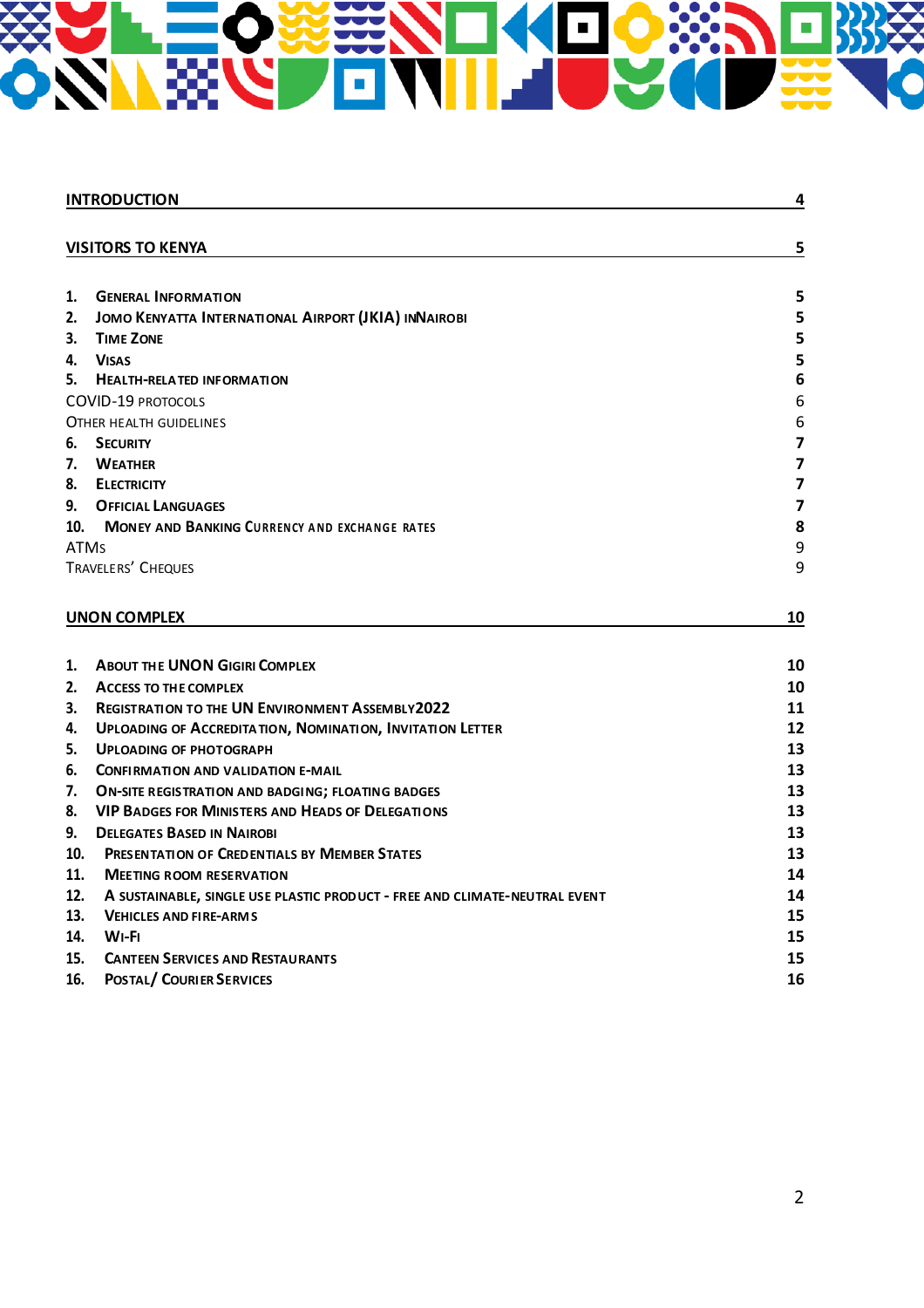# 

| 17.                                              | <b>MEDICAL SERVICES</b>                       | 16 |
|--------------------------------------------------|-----------------------------------------------|----|
|                                                  | <b>OTHER INFORMATION</b>                      | 18 |
|                                                  | 1. TRAVEL TO NAIROBI - AIRLINES AND TICKETING | 18 |
| PARTICIPANT TRAVEL TO NAIROBI (NON-UNEP FUNDED)  |                                               | 18 |
| <b>UNEP-FUNDED PARTICIPANT TRAVEL TO NAIROBI</b> |                                               | 18 |
| 2.                                               | <b>ACCOMMODATION IN NAIROBI</b>               | 18 |
|                                                  | 3. SHUTTLE AND TAXI SERVICES                  | 18 |
| 4.                                               | <b>TOURS AND EXCURSION</b>                    | 19 |
| 5.                                               | <b>MEDICAL AND TRAVEL INSURANCE</b>           | 19 |
| 6.                                               | <b>EMERGENCY NUMBERS</b>                      | 19 |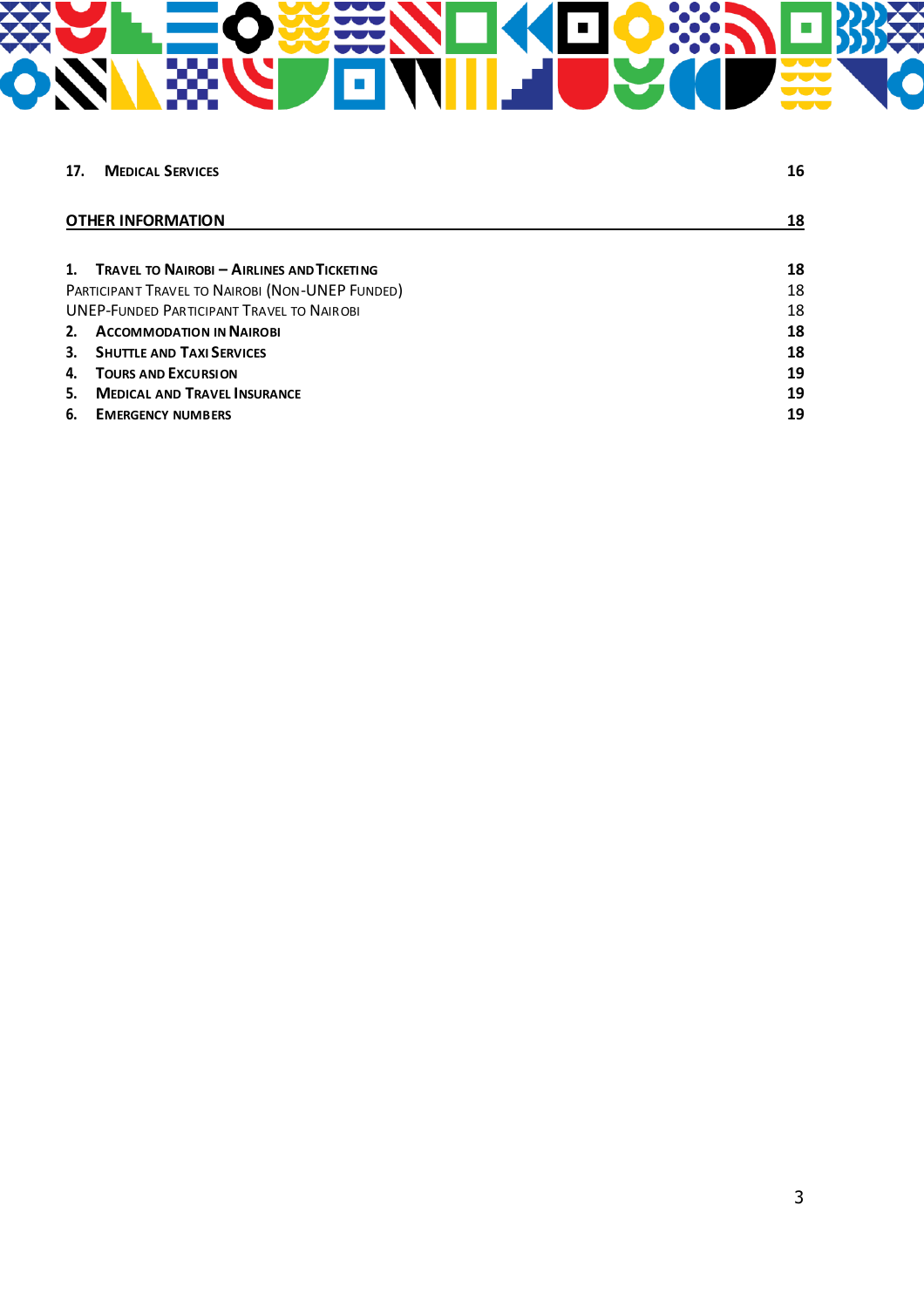# **INTRODUCTION**

The resumed fifth [session of the United](https://www.unep.org/environmentassembly/unea5)  [Nations Environment Assembly](https://www.unep.org/environmentassembly/unea5) and the special session to commemorate the 50th anniversary [of the establishment of the United Nations](https://www.unep.org/50-years/)  [Environment Programme](https://www.unep.org/50-years/) is scheduled for 28 February - 2 March and 3-4 March 2022, respectively, and will take place at the United Nations Environment Programme Headquarters, Nairobi, Kenya.

To register for these meetings or to any of the preparatory meetings, please click [here.](https://indico.un.org/event/1000360/overview)

The Environment Assembly has traditionally attracted participation of a cross-section of global stakeholders, including: scientists, innovators, policy-makers, academia, civil society including youth groups and religious organizations, intergovernmental organizations, private sector and UN agencies. The Assembly will offer interactive leadership dialogues and multi-stakeholder dialogues; national statements, side events, media events and exhibitions.

The Assembly sessions will be preceded by the **resumed fifth meeting of the Open-Ended Committee of Permanent Representatives**, scheduled from **21 February – 25 February 2022**. The committee will review and prepare all the resolutions and decisions that will be

presented at the UN Environment Assembly for endorsement and adoption. The structure of the OECPR meeting and more information on the CPR can be found at the following [link.](https://www.unep.org/events/open-ended-cpr-oecpr/resumed-meeting-fifth-open-ended-committee-permanent-representatives)

Further, a **consultation on the implementation of General Assembly resolution 73/333** will take place from **16-** 18 **February 2022**, to consider a draft political declaration of the special session on UNEP@50. More information is available [here.](https://www.unep.org/environmentassembly/follow-up-on-ga-res-73-333)

The Assembly will also feature a series of **stakeholder meetings**, including among others:

A **Global Major Groups and Stakeholders Forum**, **7 February – 10 February 2022** please register [here](https://www.eventbrite.com/e/global-major-groups-and-stakeholders-forum-7-10-february-2022-tickets-240872986587)

A **Youth Environment Assembly**, **18 February – 5 March 2022** - please visit the [website.](https://www.youthenvironment.org/yea)

A **Cities Summit** (more information will be available soon), and

A meeting of faith-based organizations.

For more information on **UNEA side events**, please contact: [unea-side-events@un.org](mailto:unea-side-events@un.org)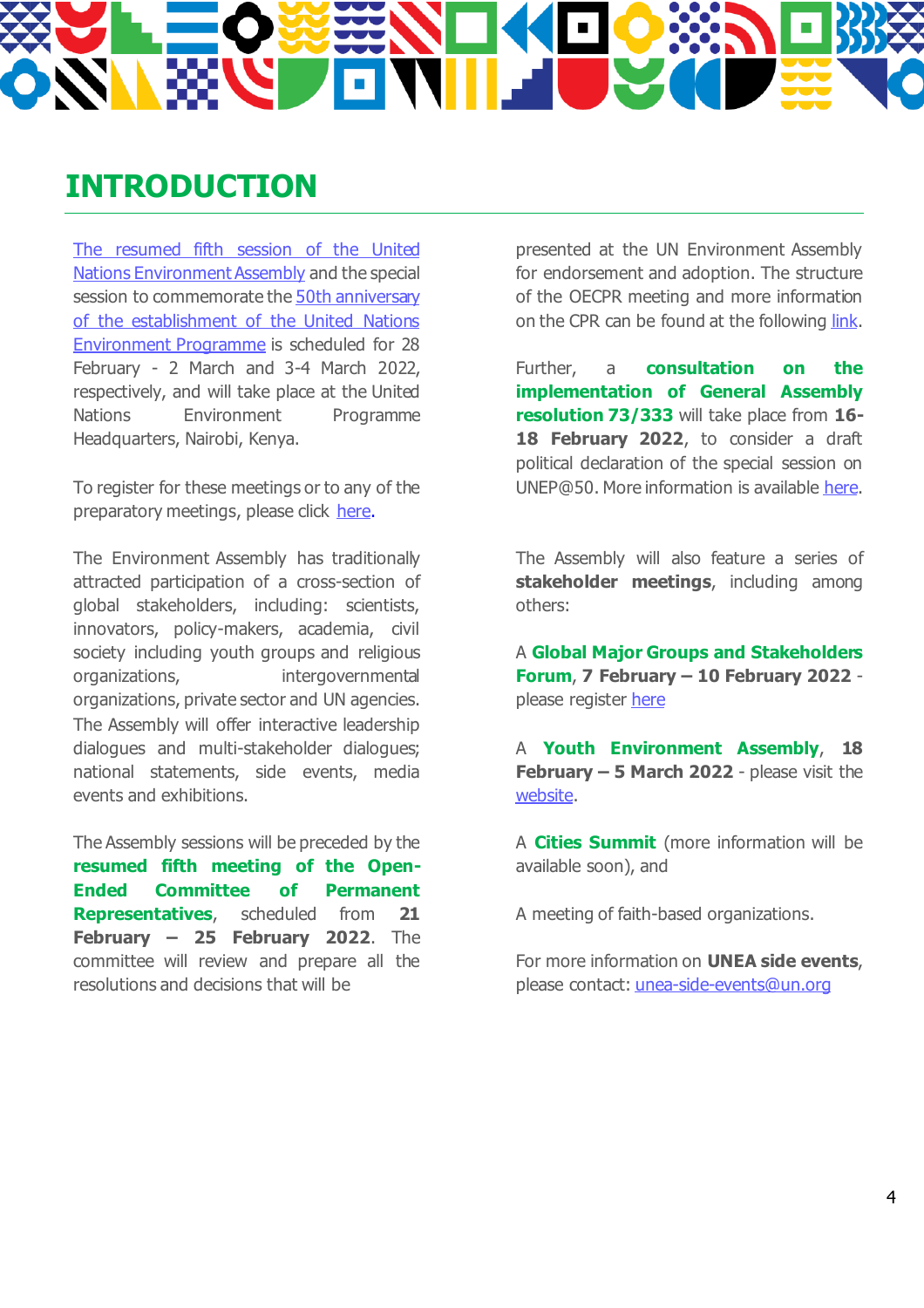## **VISITORS TO KENYA**

#### **1. General Information**

The Republic of Kenya is located on the Eastern coast of Africa and is bisected by the Equator. It is a land of strikingly beautiful landscapes, ranging from snow-capped Mount Kenya to rich farmlands in the highlands of the central region and the western flanks of the Great Rift Valley, barren deserts in the north and tropical sandy beaches on the western Indian Ocean coast and the shores of lakes Turkana and Victoria.

Kenya borders Somalia to the Northeast, Ethiopia and South Sudan to the North, Uganda to the West, Tanzania to the South, and the Indian Ocean to the East. Kenya's capital city is Nairobi with a population of about 4.5 million. Other major cities are Mombasa, which is the main seaport on the Indian Ocean, and Kisumu on the Lake Victoria front. Kenya is one of the world's most popular tourism destinations attracting millions of tourists over the past years. The country is endowed with attractive tourist sites, rich culture, biological diversity, striking geographical diversity and landscapes ranging from beautiful beaches to wildlife and forest reserves and archaeological sites. Its people are hospitable and welcoming to visitors.

General information on logistics and minimum requirements to minimize the health risks related the COVID-19 pandemic can be found in a [secretariat notification](https://wedocs.unep.org/bitstream/handle/20.500.11822/37658/Final%20notification%20UNEA-5.2%20and%20UNEP%4050%20.pdf?sequence=1&isAllowed=y) issued by UNEP, building on guidance proved by the UN Office in Nairobi and the host country Kenya.

#### **2. Jomo Kenyatta International Airport (JKIA) in Nairobi**

The Airport is in the Embakasi suburb, 15 kilometers from Nairobi's central business district and 25 kilometers from the United Nations Office at Nairobi, Gigiri.

Delegates arriving through JKIA in Nairobi may request for assistance from UN Environment Programme staff, who will be at UN Environment Assembly branded counters at all the arrival lounges of the airport.

JKIA telephone numbers: + 254 (0)20 682 2111 + 254 (0)20 661 1000 + 254 (0)20 661 2000 + 254 (0)722 205 061/8

For arrival protocol support from the secretariat, please contact [delesparda@un.org](mailto:delesparda@un.org).

## **3. Time Zone**

The time zone in Kenya is GMT + 0300 hours.

#### **4. Visas**

It is the delegate's own responsibility to obtain a visa for Kenya, prior to departure. The information provided here acts only as guidance. A valid passport, not expiring for at least six months from date of arrival is required for entry into Kenya.

A valid entry visa is required for most countries and may be obtained in advance online. Please see visa options from this **website**. For visa application, please visit the following link: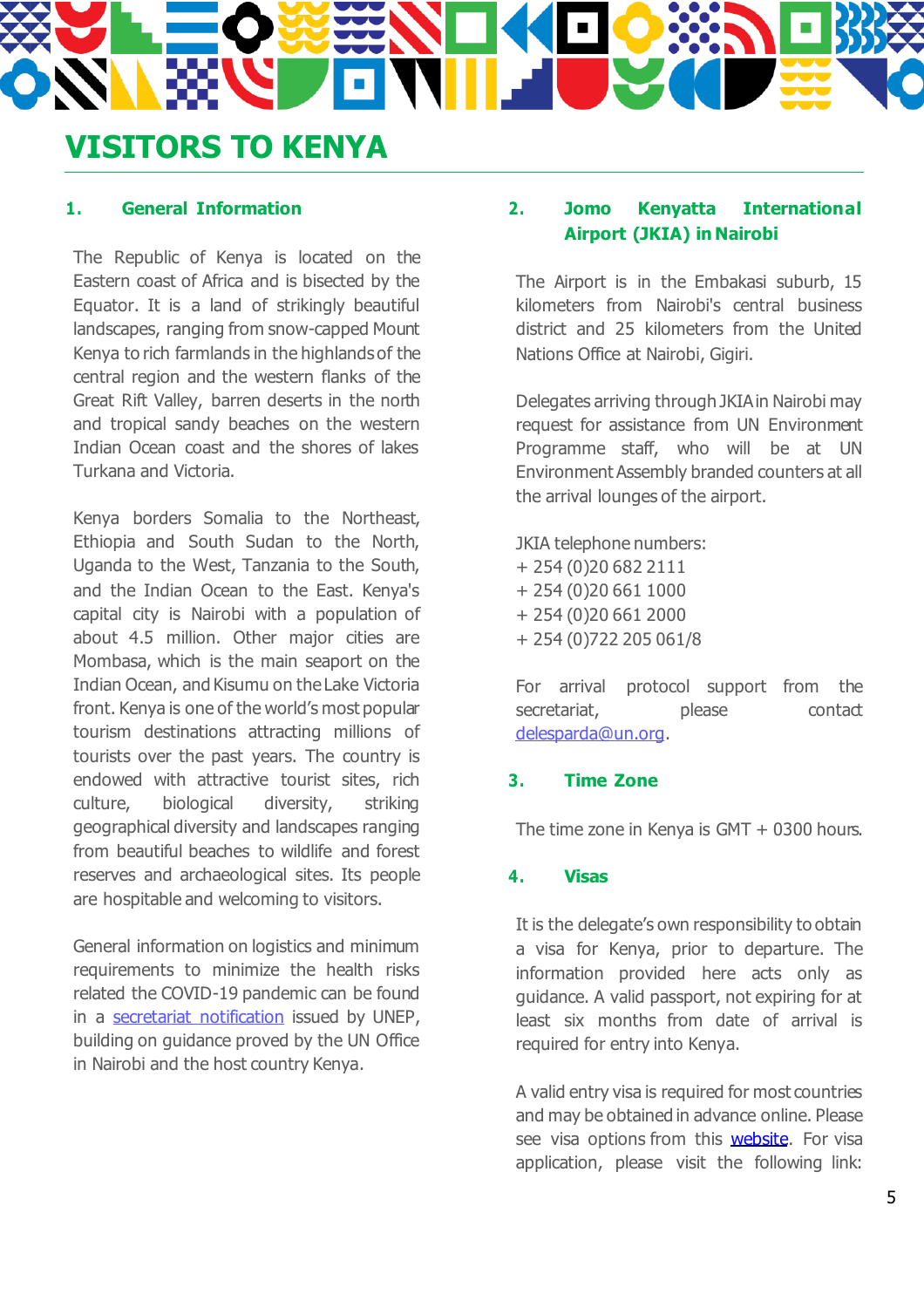

#### [https://evisa.go.ke/evisa.html.](https://evisa.go.ke/evisa.html)

The secretariat will, in cooperation with the host country, facilitate the visa application process for registered participants.

#### **5. Health-related information**

#### COVID-19 protocols

General information on logistics and minimum requirements to minimize the health risks related the COVID-19 pandemic can be found in a [secretariat notification](https://wedocs.unep.org/bitstream/handle/20.500.11822/37658/Final%20notification%20UNEA-5.2%20and%20UNEP%4050%20.pdf?sequence=1&isAllowed=y) issued by UNEP, building on guidance proved by the UN Office in Nairobi and the host country Kenya.

All delegates, regardless of rank and affiliation who intend to participate in the meetings referred to above in person are required to verify that they are fully vaccinated against COVID-191 through the registration platform at the time of registration. Representatives of Member States are required to upload an accreditation letter to the registration platform, that must specify that all delegates attending the meetings in person are fully vaccinated. For representatives of major groups and stakeholders and international organizations, the accreditation letter must be complemented by a valid vaccination certificate.

Further, the Kenya has issued guidelines for travelers to Kenya. The guidelines are regularly reviewed and updated. As of 23 January, all travelers are required to provide a certificate that they are fully vaccinated and a Covid-19 PCR test no older than 72 hours to be controlled before flight take-off, to enter Kenya. All travelers are also required to fill in an electronic traveler's surveillance form either through the Jitenge application or weblink [\(www.bit.ly/covid19moh](http://www.bit.ly/covid19moh)) and present a QR code generated from Jitenge to port health officials to access the details filled in the form. For more information, please visit the Kenya Ministry of Health [website.](https://www.health.go.ke/)

#### Other health guidelines

A yellow fever vaccination certificate is also required if you are arriving in Kenya from a country with risk of yellow fever transmission. Please seek further advise from your travel agent or doctor in your home country, who should have information on vaccination requirements for visitors into Kenya. For advice on other vaccinations recommended for visitors to Kenya, please contact the United Nations Office at Nairobi (UNON) Joint Medical Service <https://medical.unon.org/>. Useful information can also be obtained from the WHO website [https://www.who.int/travel](https://www.who.int/travel-advice)[advice.](https://www.who.int/travel-advice)

Malaria is common throughout the year in many parts of Kenya. Nairobi, the capital city, is generally malaria-free but this does not exclude the need to stay safe mosquito bites. It is recommended to consult your doctor about malaria prophylaxis if travelling into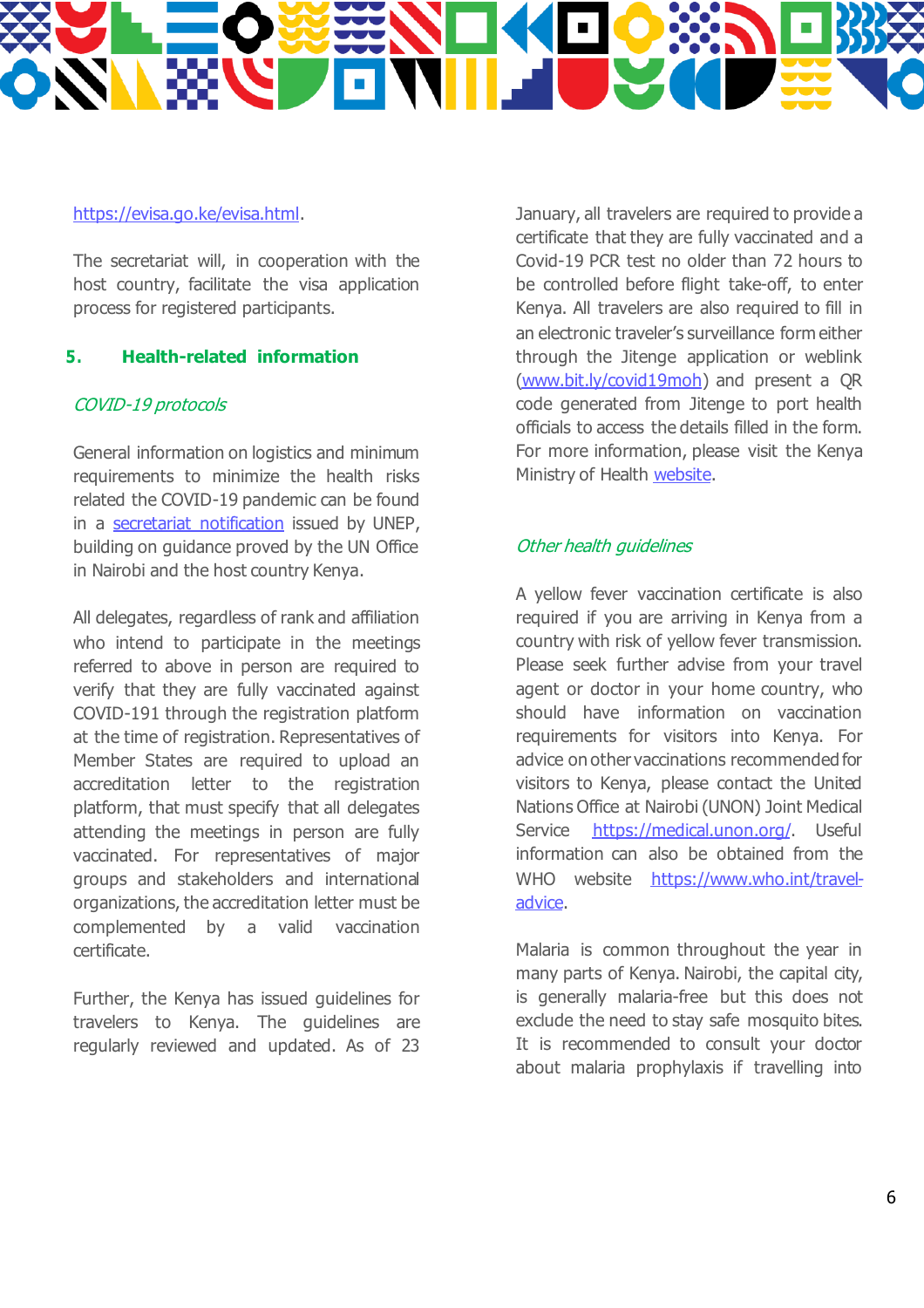

Kenya and beyond Nairobi. Adequate safeguards against mosquito bites are advised (insect repellent, bed nets, clothing with long trousers and covering the arms).

Food and waterborne diseases including diarrhea are common – depending on the hygiene standards of the places you visit. Drinking water directly from the taps is not advisable. Drink only bottled water with unbroken seals. Avoid raw foods other than fruits and vegetables that you have peeled off yourself. Wash hands frequently with soap and water or sanitizers at designated spots in eateries and restaurants.

Medical costs incurred in Kenya will be directly borne by the participant. It is therefore strongly recommended that you arrange for your own travel health insurance prior to departure from your country and arrival in Kenya.

The **UNON Joint Medical Service** will be available in cases of emergency during the UNEA sessions and associated meetings. The clinic is located on ground floor behind the UN SACCO Offices Tel. +254 20 762 1267, +254 20 762 2267, +254 20 762 2268. The emergency contact line is: +254-724255378.

#### **6. Security**

The **United Nations Office at Nairobi** and the Kenyan Authorities are working closely together to ensure that all precautionary

measures are taken for UN Environment Assembly delegate's safety and security. Participants are however personally responsible for their movements outside the UN Complex.

#### **7. Weather**

February is one of the warmest months in Nairobi Kenya. The overall day temperature is in the range of an average high of 27°C (80.6°F) and an average low of 14.3°C (57.7°F). With an average relative humidity of 65%, February is the least humid month.

Current weather conditions in the area can be found [here.](https://www.accuweather.com/en/ke/nairobi/224758/december-weather/224758)

The average daily UV index is 5 in February, and visitors are advised to take precautions to avoid direct exposure to potentially harmful UV radiation from the sun during midday hours by seeking shade and/or using protective clothing, sunglasses with UVA and UVB protection, and/or other UV-protecting products.

#### **8. Electricity**

The electrical currents in Kenya are 220 - 240 Volts, 50 Hertz, using the 13A 3 [square] wall switch socket outlet.

#### **9. Official Languages**

The official language of the Republic of Kenya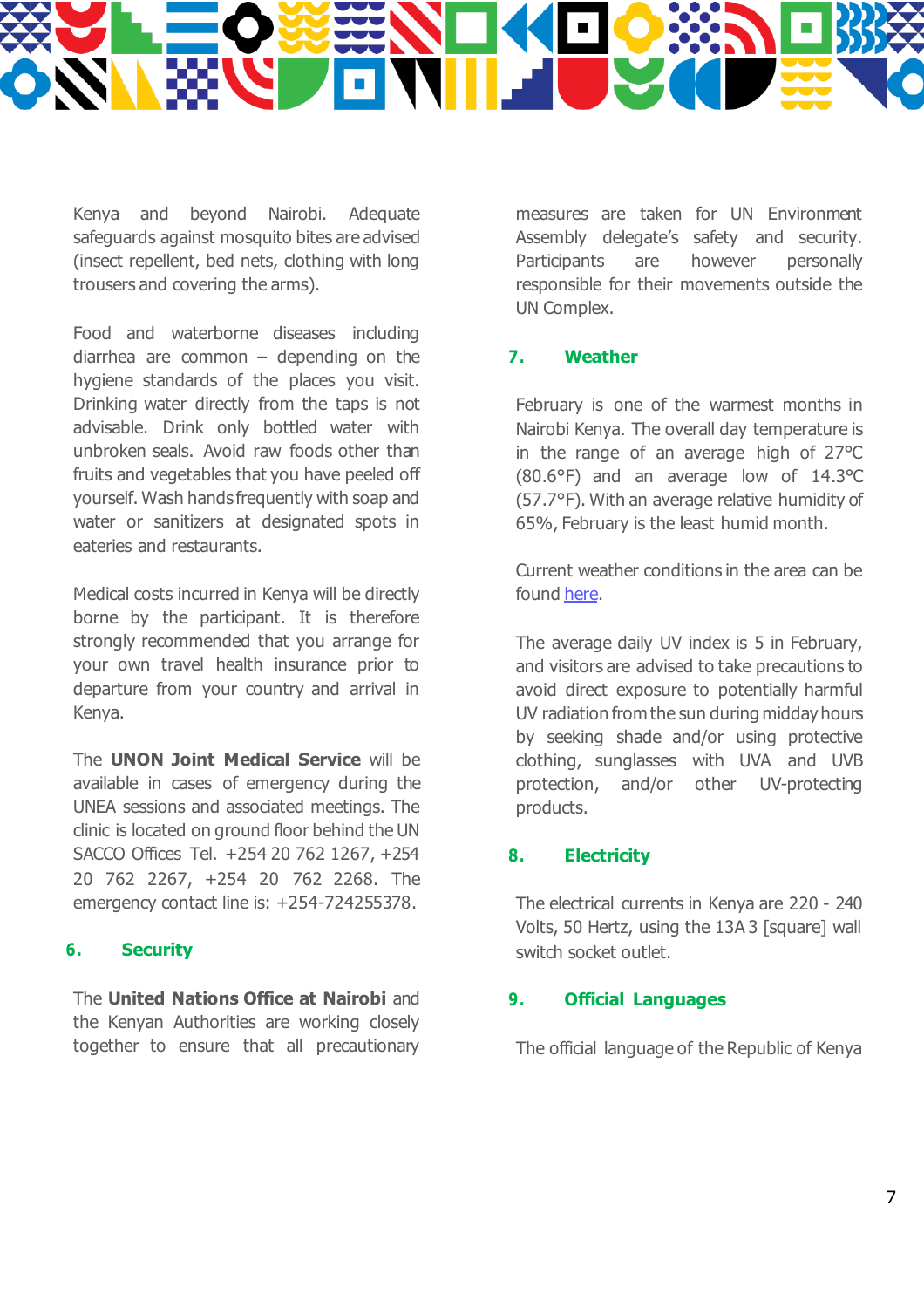

is English and the national language is Swahili.

## **10. Money and Banking Currency and exchange rates**

The official currency of the Republic of Kenya is the Kenya Shilling (KES). The current exchange rates are approximately: **1 US Dollar = KES 110-115 and 1 EUR = KES 125-130.** As exchange rates fluctuate, kindly click [here](https://www.centralbank.go.ke/rates/forex-exchange-rates/) for more up to date information.

Foreign currency can be changed at JKIA, which has 24-hr service, banks and foreign currency exchange bureaus. Banks with ATM services in major centers across the city are open from 09:00 to 16:00hrs Monday to Friday and from 09:00 to 12:00hrs on Saturdays. Some ATMs can dispense foreign currency in US Dollars.

Some malls with banks that operate on Sundays and public holidays. ATM services are widely available at designated booth locations in the various malls, selected convenience stores at gas/petrol stations.

The following places are available near the UNON compound in Nairobi for currency exchange. Most ATMs accept several different debit and credit cards – Mastercard, Visa etc:

• **Kenya Commercial Bank (KCB)** is located on the ground floor in the UNON complex, next to the Delegates Lounge. Another KCB ATM is located at the Gigiri Square.

- **Standard Chartered Bank** may also be available in the complex, located opposite KCB Bank, subject to reopening of the office (currently closed due to the COVID-19 pandemic).
- **Emerald Gardens' Bureau de Change**: walk from the main gate of the United Nations, cross the road, turn right and walk about 200m. You will find a Chinese Pagoda building to your left, where the Forex Bureau de Change is located on the first-floor houses and other banking facilities. There is also National Bank of Kenya in this complex.
- **Warwick Center** from the main gate of the United Nations, cross the road, turn left and walk about 100 m. The building will be to your right, in a complex of shops, banks, restaurants and offices. There are Stanbic Bank located here and two ATMs.
- **Gigiri Square is** Next to Warwick Center, but before the Cedar's Restaurant, on the same side of the road, housing Kenya Commercial Bank, Equity Bank, and I&M Bank.
- **Village Market** Is a shopping complex and a 3-minute taxi drive from the main gate of the United Nations. There are several banks and forex bureau at Village Market. It is also a popular exotic eatery with an assemblage of food courts. It has two food courts which are very popular with different cuisines.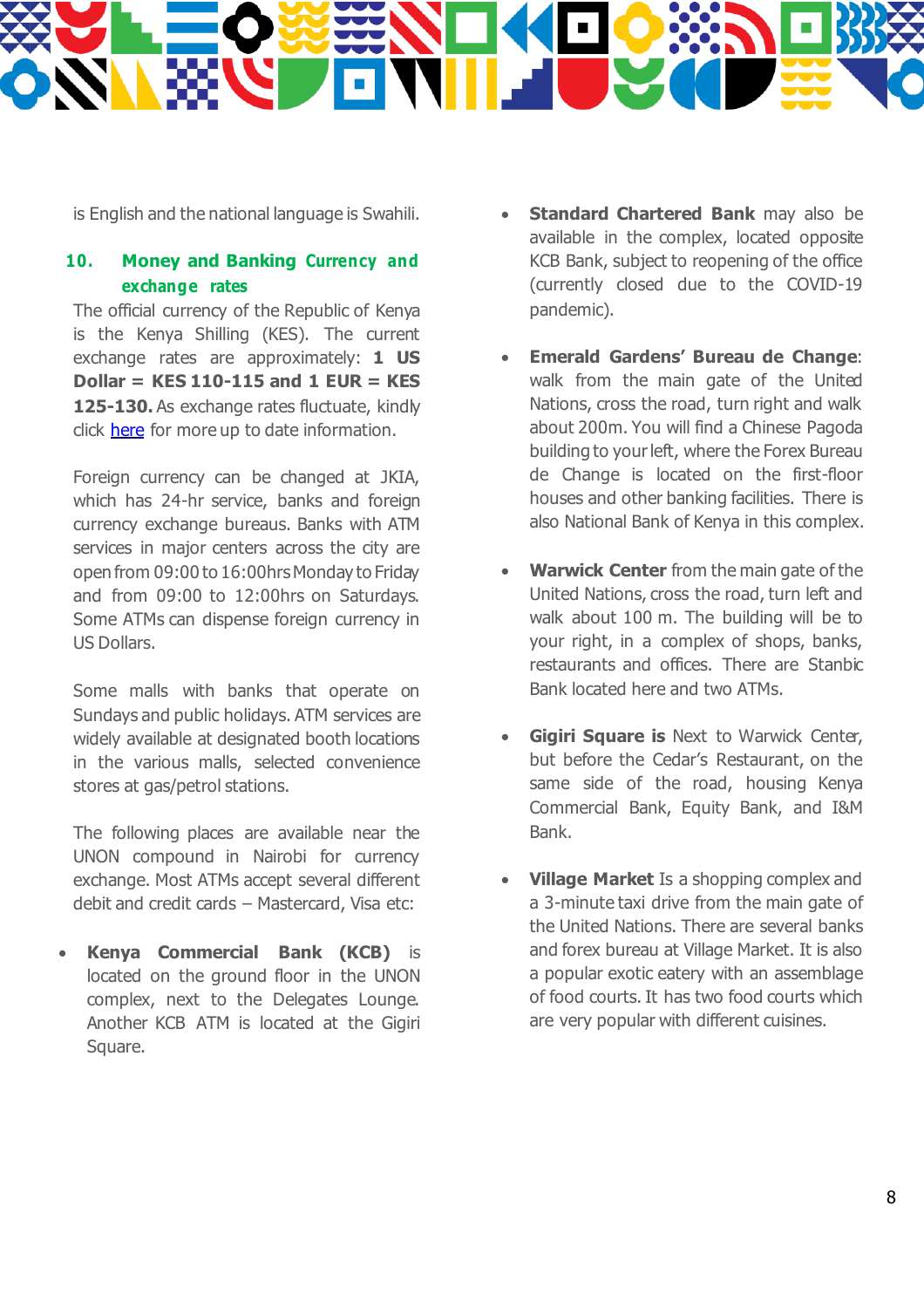#### ATMs

ATMs are available country-wide with 24-hour access. Within the UNON complex there are four ATMs on the lower concourse; two next to the Kenya Commercial Bank, one is near the UNFCU (United Nations Federal Credit Union) and the last one is next to Standard Chartered Bank. There are also two ATMs (KCB and UNFCU) at the UN Commissary on the northern end of the UN Gigiri Complex.

Major international cards are accepted. Credit card fraud occurs in Kenya as in most other parts of the world, therefore the usual standard precautions should be taken.

#### Travelers' Cheques

Travelers' cheques are accepted at most banks, foreign currency exchange bureaus, hotels and stores in major malls.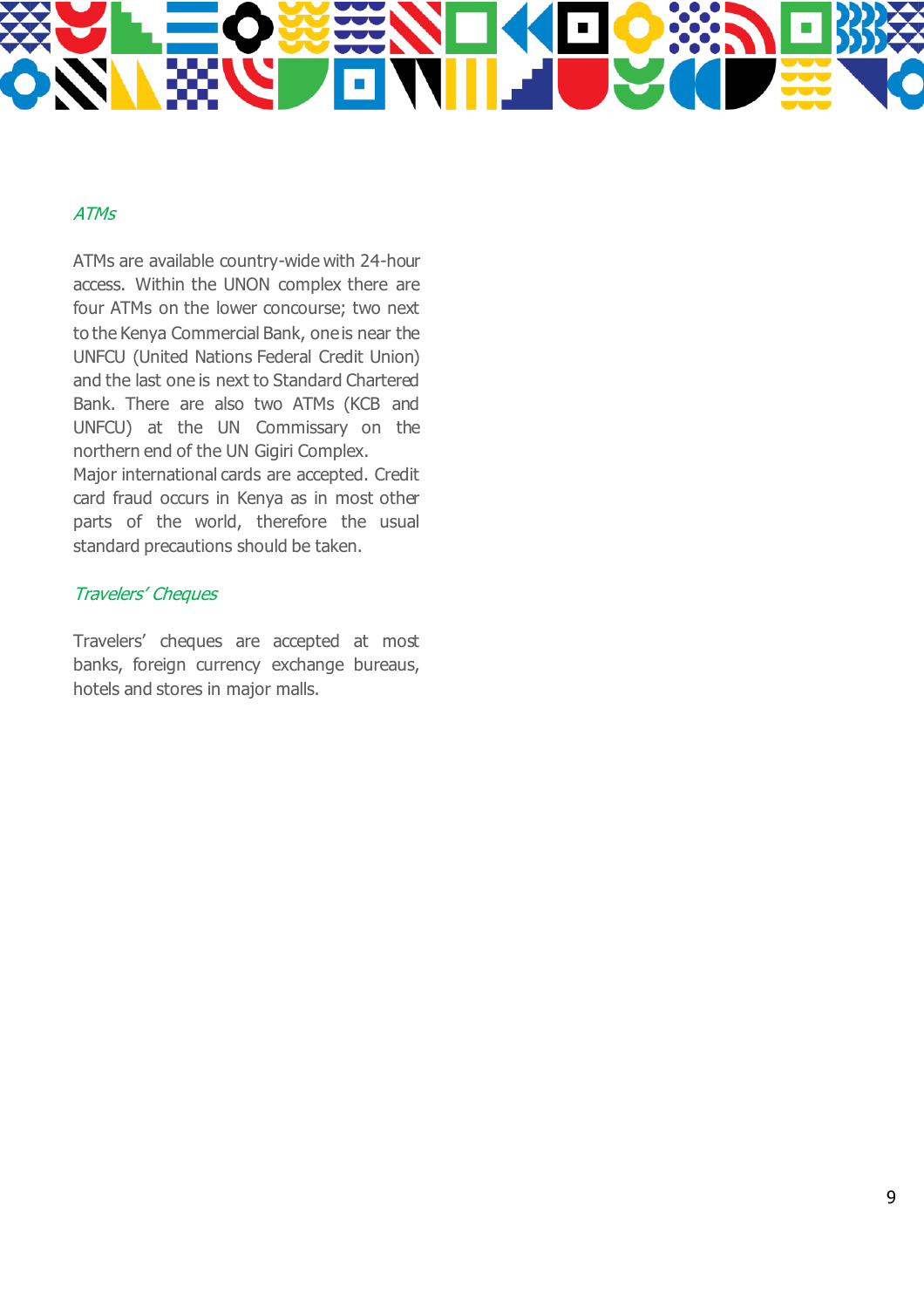# **UNON COMPLEX**

## **1. About the UNON Gigiri Complex**

Under normal circumstance, the Gigiri complex accommodates more than 4000 staff members inclusive of the service coordinators. During major conferences, the population at the Gigiri complex can exceed 6,000 people. However, due to the COVID-19 pandemic, most UN staff members currently work from their homeoffices.

The 140-acre **UN Gigiri complex** is a peaceful place, adjacent to the famous Karura Forest, where the Nobel Laureate, Prof. Wangari Maathai, sought refuge and sanctuary when this green asset was a subject of land sub-division by the Kenya Government at the time.

The **Karura Forest complex** (about 2,000 hectares) is a unique public facility under the management of the Kenya Forest Service. Well-demarcated nature trails, jogging lanes and cycling paths provides the best environment for recreational activities, including physical training. The forest offers a chance to observe local wildlife such as red duikers, squirrels, marsh mongoose, Sykes monkeys and olive baboons. Several bird species can be spotted, including crowned cranes, Egyptian geese, crested eagles, green pigeons and hoopoes. Colorful butterflies and animals, such as reptiles and amphibians are frequently sighted.

While at the UN Complex in Gigiri, please refrain from feeding the Sykes' monkeys. They are wild animals and should not be fed with any left-over food meant for human consumption, to avoid acquiring food snatching habits and conflicts with humans.

The UN Gigiri Complex has a variety of unique natural habitats and thematic artefacts. It also

boasts of an ecologically balanced environment, with a set of constructed wetlands filled with reed-beds and artificial water features, to support its primary wastewater treatment. A designated biodiversity 'arboretum' with an assemblage of indigenous tree species is situated on the southern end of the Complex with interpretive nature trails. Staff use this biodiversity feature for jogging, in addition to the paved walking tracts along the perimeter fence of the complex property.

#### **2. Access to the complex**

Access to the UN Gigiri Complex is via the UN Avenue – off Limuru Road. The pedestrian access is through the Pavilion, north of the main vehicle access gates opposite the United States Embassy. Vehicles can drop off their passengers at a drive-in space in front of the gate.

**N.B. - all participants must to be [registered](https://indico.un.org/event/1000360/overview) and approved prior to the meeting to be allowed access**. Pre-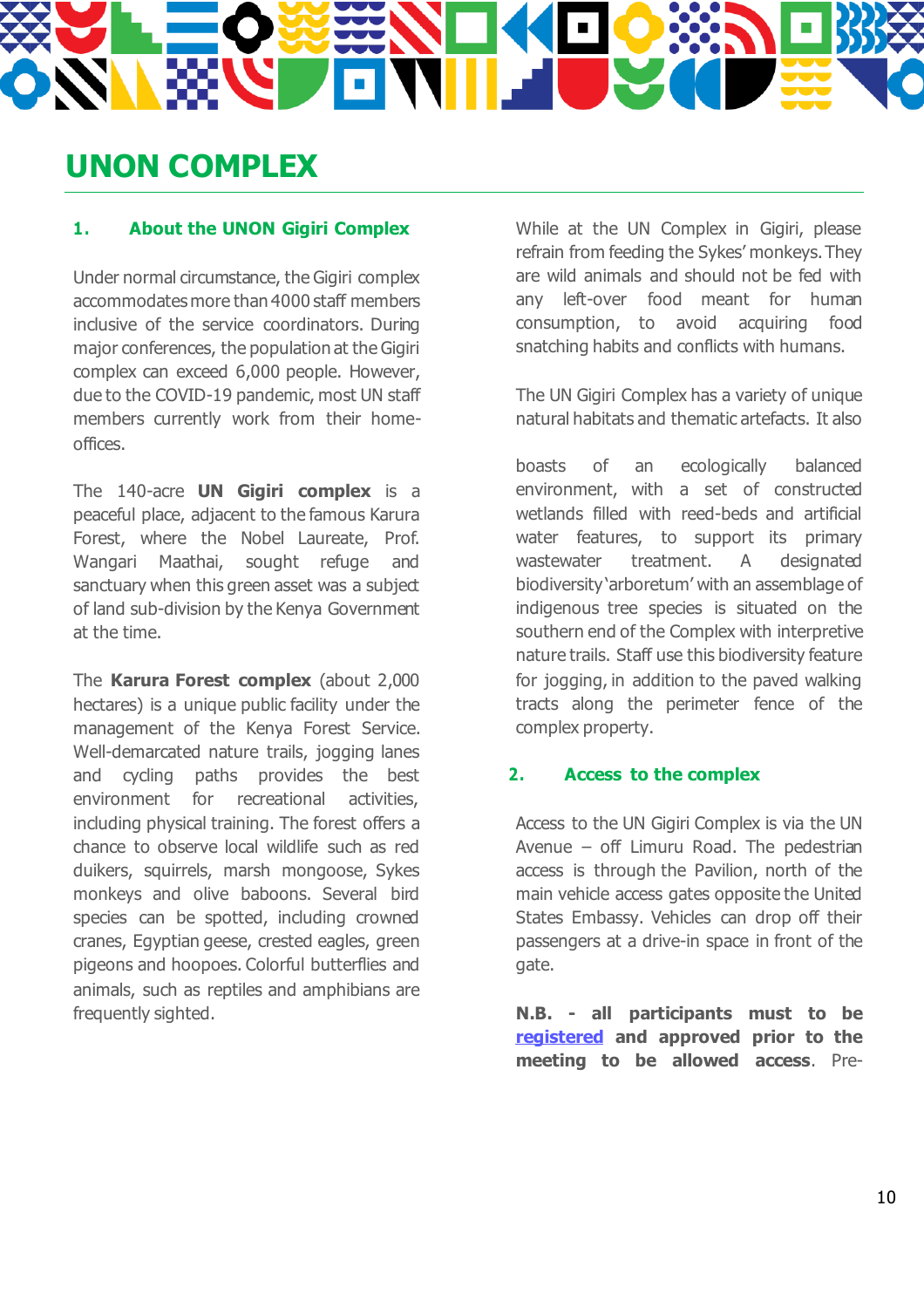

registered participants will be screened and are not allowed to bring any form of weapons, ammunition, flammable items or sharp objects. Participants will be issued with conference photo badges per the approved category of registration and are advised to wear the badge always during their visit to the complex. The main vehicle access gate is located opposite the United States Embassy. Only vehicles with an official UN decal or UN Environment Assembly Decal (which shall be provided to VIPs only) will be allowed into the complex through the main vehicular entrance and are subject to screening. Such vehicle decals will be issued by the Secretariat during registration and must be returned to UNON security upon expiry.

#### **3. Registration to the UN Environment Assembly 2022**

The dedicated **registration portal** can be accessed [here.](https://indico.un.org/event/1000360/overview) Please note that each participant needs to be registered **individually**. Registration closes on **11 February 2022**.

Due to the COVID-19 situation, we encourage pre-registration **well before the registration deadline**.

The conference will be of hybrid nature. This means that all representatives of Member States and other stakeholders are invited to attend all the official meetings in person, provided that the COVID-19 minimum requirements outlined in the [secretariat](https://wedocs.unep.org/bitstream/handle/20.500.11822/37658/Final%20notification%20UNEA-5.2%20and%20UNEP%4050%20.pdf?sequence=1&isAllowed=y)  [notification](https://wedocs.unep.org/bitstream/handle/20.500.11822/37658/Final%20notification%20UNEA-5.2%20and%20UNEP%4050%20.pdf?sequence=1&isAllowed=y) are respected. Any accredited delegate may also choose to actively participate in all formal meetings remotely

through the online meeting platform, with full speaking rights and with online interpretation in the six official languages of the United Nations. The Secretariat will also as far as possible seek to ensure that accredited participants can actively take part in the informal negotiations under informal working groups that may be established under the Open-Ended Committee of Permanent Representatives and the Committee of the Whole.

For this reason, the registration platform has been designed to cater both for in-person delegates and registrants who will be joining via the online platform, as follows:

- If you represent media and wish to register and attend the session in person, please choose the first option Registration for IN-PERSON Participation for Media Representatives
- If you represent a member state, observer state, IGO, Invited Independent Expert, or an accredited Non-Governmental organization who would like to attend the session in person, choose the second option on the portal -> Registration for IN-PERSON Participation for Member/Observer States Delegates and Accredited Stakeholders
- If you represent security staff for a minister or a VIP, or if you represent service providers to UNEA-5 and hence need to access the complex in person, choose the third option -> Registration for IN-PERSON Participation for Security and Service Providers.
- If you are a UNEP or UN staff member attending the meeting in person, chose the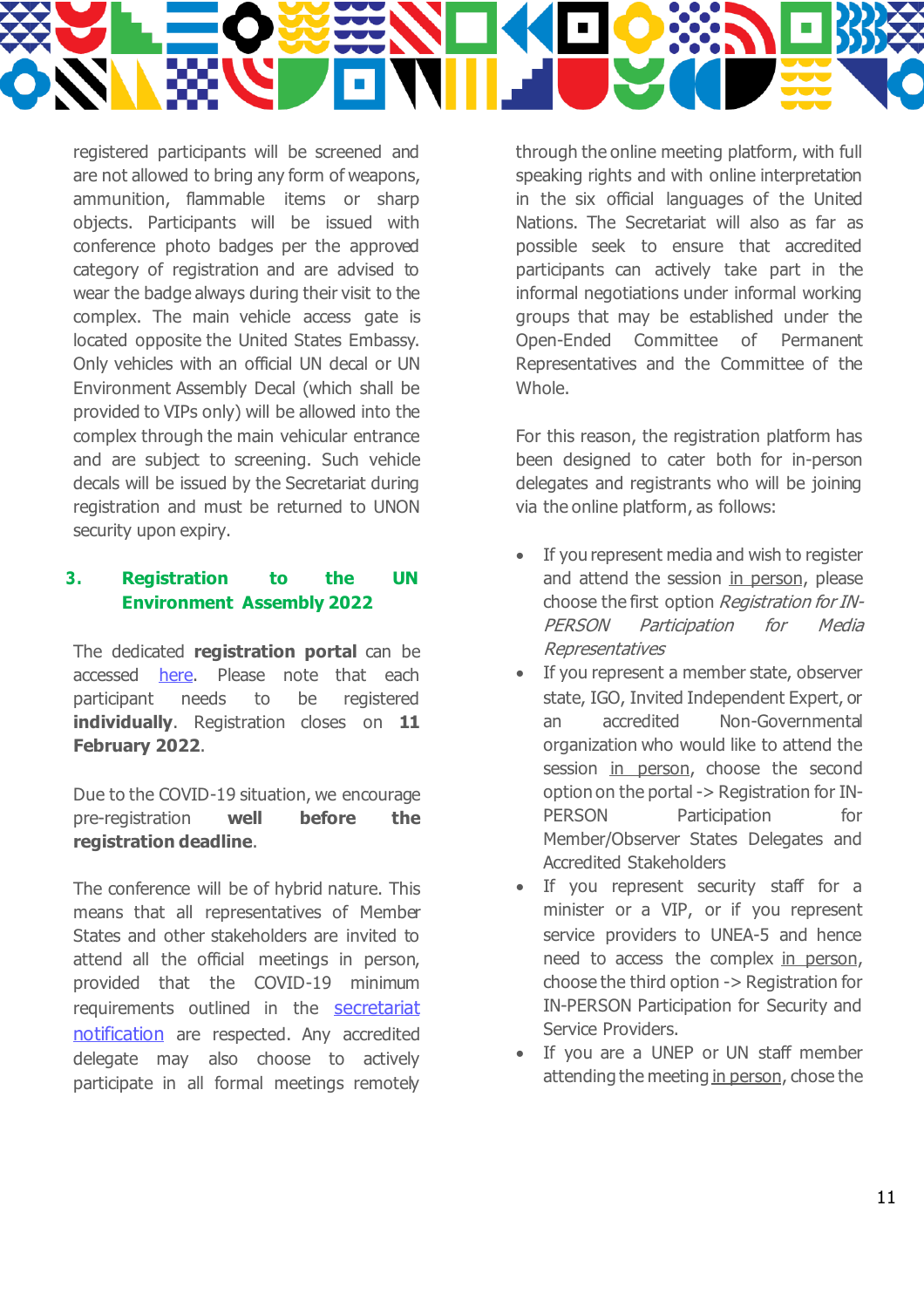

fourth option -> Registration for IN-PERSON Participation for staff from UNEP and other UN entities

**NOTE:** If you represent any of the above affiliations and wish to follow the UNEA-5 session online and not in person, please choose the last option Registration for online participation for any delegate. For more information see the [registration guide](https://indico.un.org/event/1000360/attachments/238/871/INDICO%20REGISTARTION%20GUIDE.pdf).

#### **4. Uploading of Accreditation, Nomination, Invitation Letter**

To facilitate verification of participation requests online, all participants are required to upload an accreditation/nomination/invitation letter confirming their capacity to attend UNEA-5.2 and its parallel meetings.

In case one Accreditation/ Nomination/ Invitation Letter 1 covers several participants, the same letter must be uploaded for each person mentioned in the document.

The accreditation letter should also stipulate that any in-person delegate is fully vaccinated against COVOD-19[. See paragraph 12 in the](https://wedocs.unep.org/bitstream/handle/20.500.11822/37658/Final%20notification%20UNEA-5.2%20and%20UNEP%4050%20.pdf?sequence=1&isAllowed=y)  [secretariat notification.](https://wedocs.unep.org/bitstream/handle/20.500.11822/37658/Final%20notification%20UNEA-5.2%20and%20UNEP%4050%20.pdf?sequence=1&isAllowed=y)

For more information on the registration, see the registration guide on the registration [portal.](https://indico.un.org/event/1000360/overview)

**Major Groups and Stakeholder Forum** 

**participants**: Please note that a maximum of **two** representatives can be nominated per accredited organization for physical participation. For online participation, there is no limit. A list of organizations formally accredited to UN Environment Programme is available on this [link.](https://www.unep.org/civil-society-engagement/accreditation/list-accredited-organizations)

Representatives from accredited organizations need to attach a **nomination letter** from their organization to confirm their delegates' names who will participate in person as well as those participating virtually. In addition, they must upload a **valid COVID-19 vaccination certificate.**

Representatives from UN Agencies are required to register using their **organization's email address**, and upload a **valid COVID-19 vaccination certificate**. **Each participant must register individually** and upload supportive information that lists all the participants in a delegation. Designation of a Head of Delegation is mandatory for the following categories of participants:

- **Member States**
- Permanent Observers
- Major Groups and Stakeholders
- International organizations observers
- Private Sector, Trusts, Foundations
- United Nations Organizations

Additional information on accreditation and letters of credentials for Member State

more efficient than an organization/government writing individual letters for each participant. (Read attached document on email about delegate categories and requirements)

 $1$  A letter from a member State or Accredited Organization is supposed to indicate all participants nominated to attend from the organization or government. As it is needed for registration and it is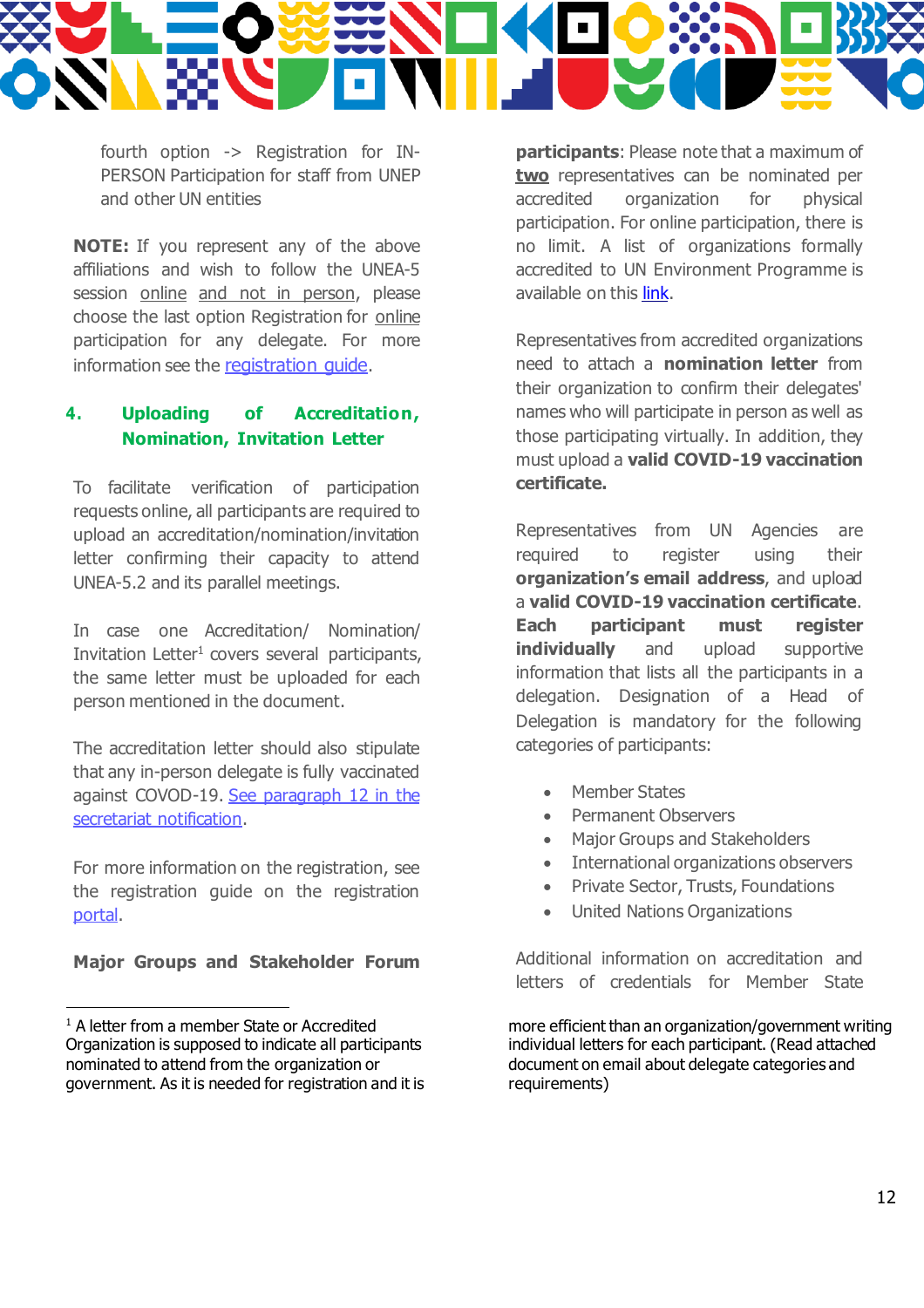delegations is available in [paragraphs 15-21](file:///C:/Users/bjornhu/Documents/Eget/UNEA/Key%20docs/the%20registration%20website)  [in the secretariat notification.](file:///C:/Users/bjornhu/Documents/Eget/UNEA/Key%20docs/the%20registration%20website)

#### **5. Uploading of photograph**

Registrants must upload a standard passportsize color photo which is square in shape against a white background and sized below 2 MB, to facilitate on-site confirmation of registration status and badge issuance.

#### **6. Confirmation and validation email**

Following your submission, UNEP will validate and send a confirmation e-mail of each registration status. Registrants must therefore submit a correct e-mail address, which will also be used to relay other important information regarding the Assembly preparations.

## **7. On-site registration and badging; floating badges**

Once pre-registered online and have received written confirmation, delegates will be able to receive a confirmation code, which will be used to finalize their registration on-site and collection of their badges at the Visitors' Center Pavilion on days designated for their various categories of meetings prior to the Assembly, and the Assembly itself.

To avoid long queues on the day of meetings, delegates are recommended to pre-register and collect their badges well in advance of the meetings. Advance badge collection will be opened from 15 February 2022.

Delegations will also be furnished with a

limited number of "floating badges" to allow for access to the main conference rooms, in accordance with paragraph  $12$  c) (ii) in the [secretariat notification.](https://wedocs.unep.org/bitstream/handle/20.500.11822/37658/Final%20notification%20UNEA-5.2%20and%20UNEP%4050%20.pdf?sequence=1&isAllowed=y)

## **8. VIP Badges for Ministers and Heads of Delegations**

VIP badges for dignitaries may be issued with non-photo badges, provided they are preregistered. These badges will be color-coded to correspond to permissible areas of access. VIP badges will be available for collection as of 15 February 2022 from the Registration Tent and the UNON Security desk just beyond the main pedestrian entrance into UN Gigiri Complex. For questions, please contact Mr. Isaiah Otien[o Isaiah.Otieno@un.org](mailto:Isaiah.Otieno@un.org).

#### **9. Delegates Based in Nairobi**

Although delegates based in Nairobi who already have a pass issued by UNON can use this pass during the 2022 Environment Assembly an special session, it is strongly advised that they also register online as a delegate and be issued with an Assembly badge to allow easy access to specific areas. This provision includes all Permanent Representatives / Deputy Permanent Representatives and other representatives based in Nairobi as members of their delegations and be included in the list of participants to the meetings.

## **10. Presentation of Credentials by Member States**

In accordance with rules 16 and 17 (1) of the Rules of Procedure of the United Nations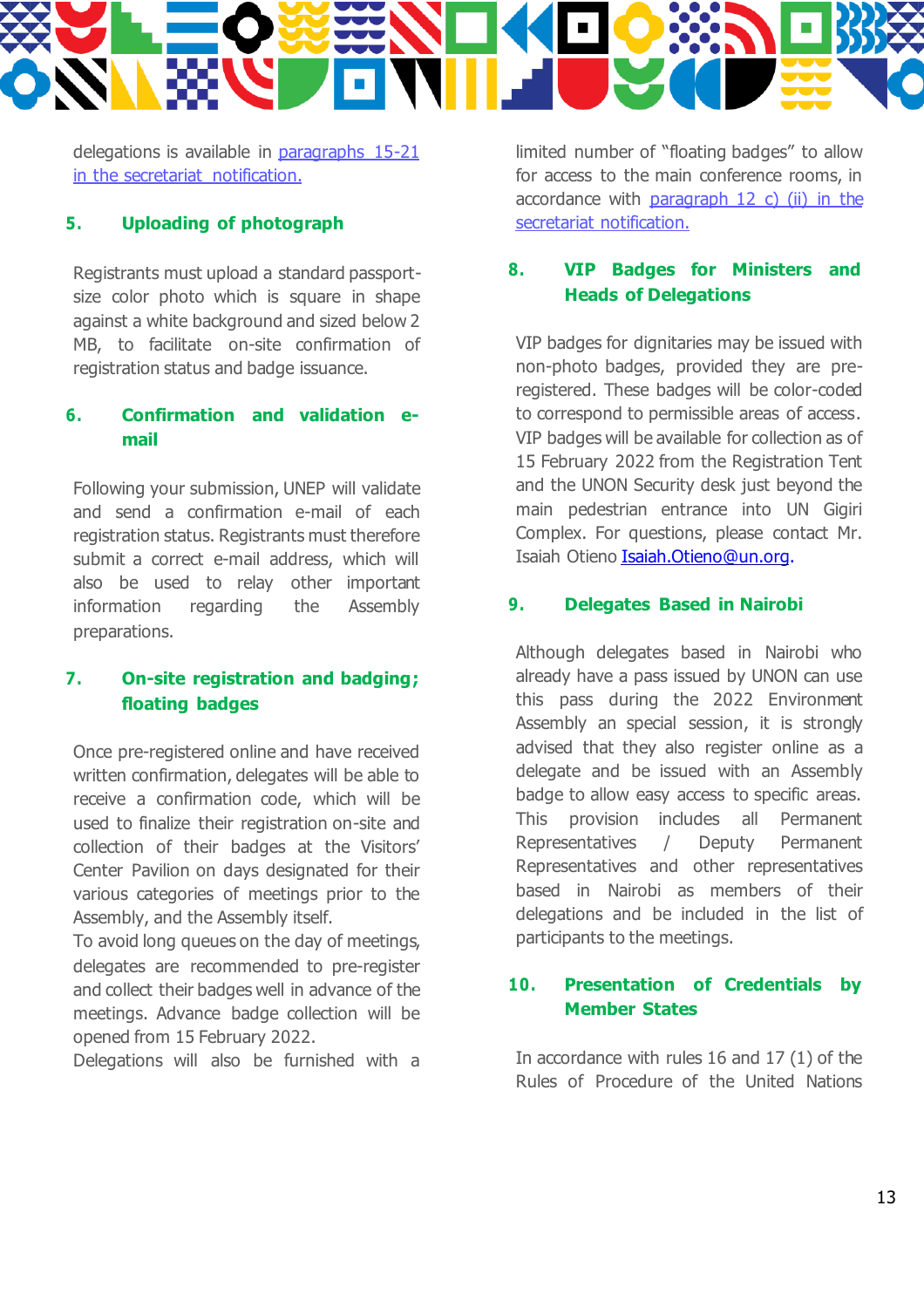

Environment Assembly of the United Nations Environment Programme, "Each member State of the UN Environmental Assembly shall be represented by an accredited representative, who may be accompanied by such alternate representatives and advisers as may be required. The credentials of representatives and the names of the alternate representatives and advisers shall be submitted to the Executive Director before the first meeting which representatives are to attend."

Credentials signed by either the Minister of Foreign Affairs or Head of State/Government needs to be uploaded to th[e registration portal](https://indico.un.org/event/1000360/overview) by **11 February 2022 at the latest** and should also be sent to [Stadler.Trengove@un.org](mailto:Stadler.Trengove@un.org) and [catalina.pizarro@un.org](mailto:catalina.pizarro@un.org). The original hard copy of the credential should be submitted to the Secretariat at the registration desk as delegates register to collect their access badge.

The Bureau of the UN Environment Assembly Bureau will examine the credentials prior to the opening of the resumed fifth session and the special session on UNEP@50.

Further information on accreditation and credentials is available i[n paragraphs 15-21 in](file:///C:/Users/bjornhu/Documents/Eget/UNEA/Key%20docs/the%20registration%20website)  [the secretariat notification.](file:///C:/Users/bjornhu/Documents/Eget/UNEA/Key%20docs/the%20registration%20website)

#### **11. Meeting room reservation**

A limited number of meeting rooms in different sizes and capacities may be offered to delegations for bilateral meetings and internal meetings, upon request in writing. The booking of such rooms will take place on a first come first serve basis. Delegations are invited to submit requests in writing as soon as possible, indicating dates, number of delegates and other relevant information by email to the Secretariat at unep-sgb@un.org. by **11 February 2022 at the latest.** 

#### **12. A sustainable, single use plastic product - free and climateneutral event**

Like previous UN Environment Assemblies, this year's Assembly will be a sustainable and climate-neutral event that aims to deliver several tangible commitments to end pollution in all its forms.

Climate neutral - All greenhouse gas emissions associated with the Assembly will be measured, reported and offset through the purchase of Carbon Emission Reduction Credits from certified emission reduction projects. Please check with your selected airline if they have this facility.

PaperSmart Assembly - Participants and delegates are encouraged to bring laptops or ipads and smartphones, as all pre-session documents will be available [here,](https://www.unep.org/environmentassembly/pre-session-documents-unea-5) and insession documents will be made available on the [UNEA resolution papersmart portal.](https://apps1.unep.org/resolution/user/login?destination=node/328) **No hard copies will be provided.**

Single use Plastic products - Free Assembly - To combat pollution and support the Clean Seas campaign, the UNON compound now uses glass water bottles instead of plastic containers. Restaurants within UNON are not serving food or beverages in single-use plastic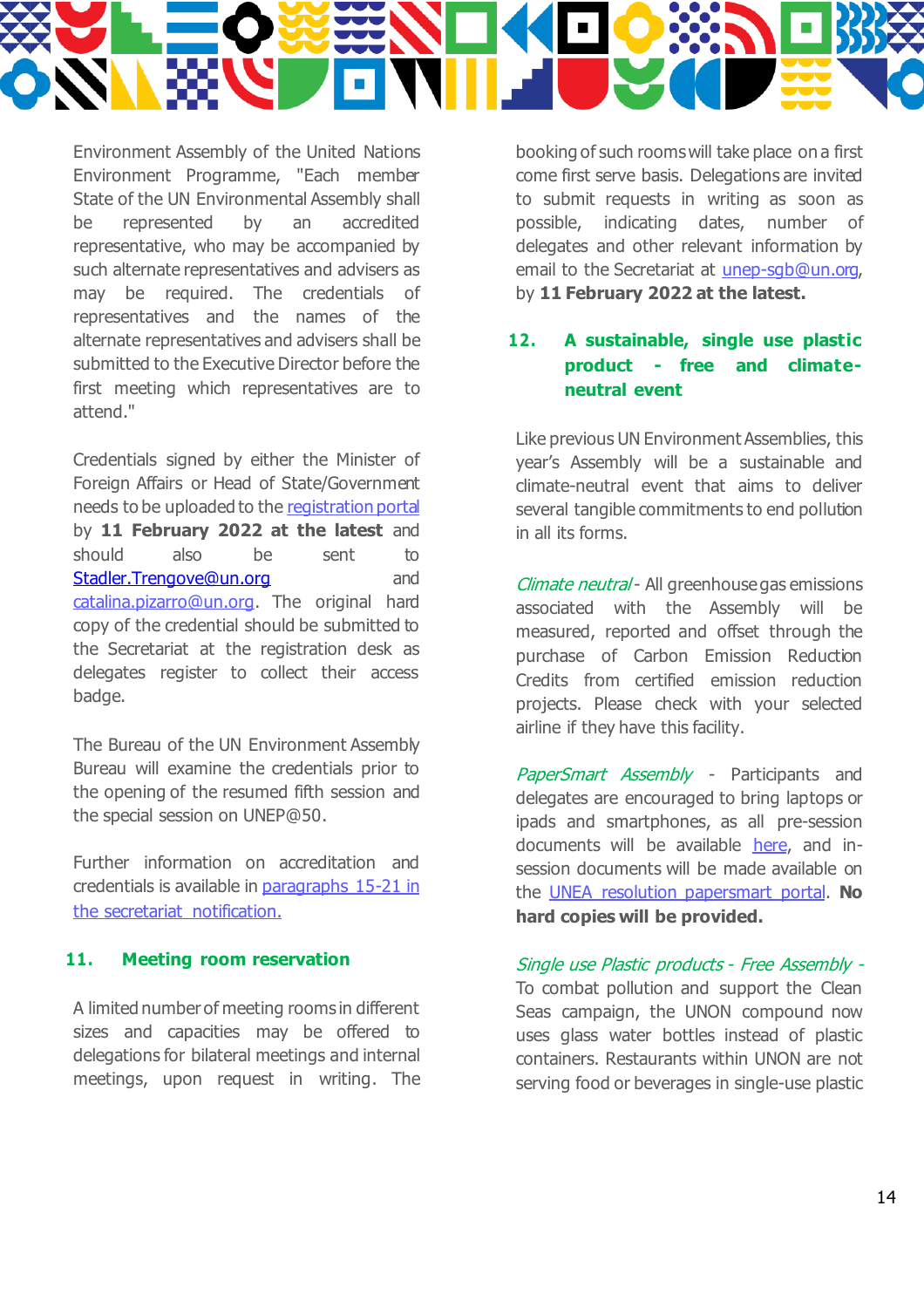

products. **Assembly participants are encouraged to bring their own reusable water bottles**, to be filled at water dispensers available in the conference rooms. Participants are also encouraged to use reusable COVID-19 masks, provided that they fulfil heath requirements.

#### **13. Vehicles and fire-arms**

Vehicles with pre-existing UNON Decals will be allowed access. Vehicles ferrying Ministers/Head of delegation will be issued with one (1) UNEA specific Decal for access. For vehicles, which will need to enter the complex please e-mail Inspector Andrew Bakhoya [bakhoya@un.org](mailto:bakhoya@un.org) or Lt. Peter Mwonger[a mwongera@un.org o](mailto:%20mwongera@un.org)r Lt Kennedy Moguche [moguche@un.org](mailto:moguche@un.org) 48-hours in advance with the following information:

- Registration number
- Vehicle type
- Driver name and ID number

All delivery requests must be sent through the various focal points for UNEA/UNON who will share the cleared list with details to UNON Security.

The United Nations office at Nairobi (UNON) remains a weapons-free zone except for authorized UN Security Officers and others who have sought and received prior authorization from the Chief of Security [\(UNDSSKenya@un.org](mailto:(UNDSSKenya@un.org) Cc to Fletcherm@un.org). Any request must be accompanied by relevant facts at least 48 hours in advance. All external firearms must be reported, declared and deposited with the

UN Security for safe custody during the sessions of the Assembly. For further clarification, contact Inspector Andrew Bakhoya [bakhoya@un.org](mailto:andrew.bakhoya@unon.org) or Lt. Peter Mwongera [mwongera@un.org o](mailto:%20mwongera@un.org)r Lt Kennedy Moguche [moguche@un.org](mailto:moguche@un.org) least 48 hours in advance with the following information:

- Fire-arm type and serial number
- Body-guard name and ID number

#### **14. Wi-Fi**

Free Wi-Fi facility will be available in the UNON complex and all meeting rooms. Select the wireless network connection named 'VISITORS' or 'DELEGATES' to access internet, including to access meeting information and documentation prepared for the assembly. However, delegates are **strongly recommended to limit the number of personal gadgets** that require constant connecting to the internet, to allow for efficient and accessible internet for all participants.

#### **15. Canteen Services and Restaurants**

There are several caterers within the UN compound contracted to provide food and beverages for breakfast, lunches as well as snacks during coffee breaks for staff and visiting delegates. In addition, there are several restaurants and bars within walking distance from the UN complex (listed here in the order of proximity from the main UN gate):

**Warwick Centre.** Directions: From the main gate of the United Nations, cross the road, turn left and walks about 100m. The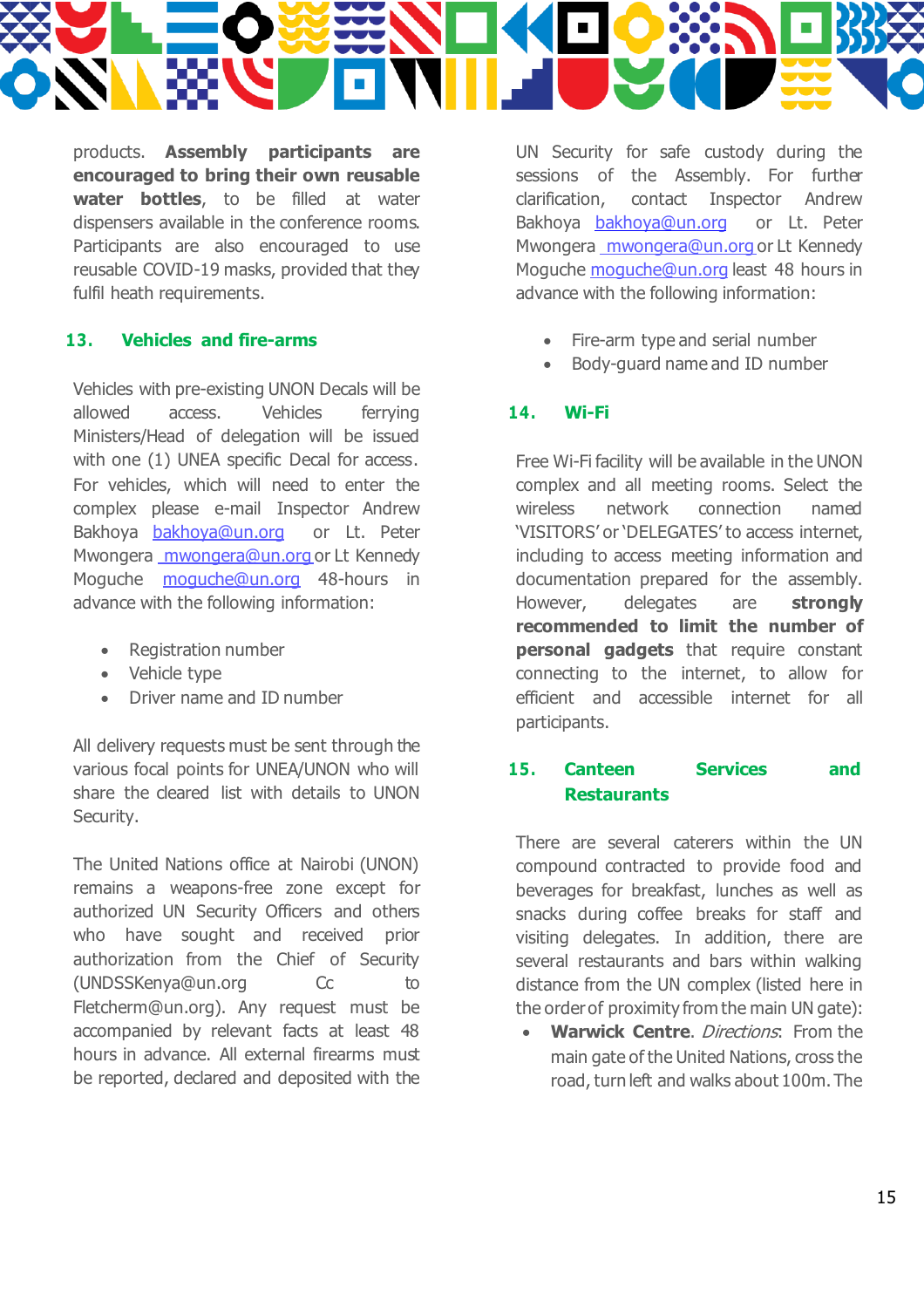

building is on your right. Tel: +254(0)712- 291-124

- **Asian Garden**. Directions: From the main gate of the United Nations, cross the road turn left and walk for 100m. You will find the restaurant to your right immediately after the US Embassy, and within the Warwick Centre Complex. TEL: +254 712-848-770
- **China Garden.** Directions; From the main gate of the United Nations, cross the road and turn right and walk for 50m.You will the building next to the Morocco Embassy
- **Cedars Restaurant** Lebanese food is located further on past the Warwick Centre on the right hand side. Tel: +254(0)789269841 / +254(0)705269841
- **Java Coffee House Sandwiches,** salads, main meals and beverages. Directions: From the main gate turn left and walk to the end of the UN Avenue. Turn left on Limuru Road. It is next to Kenol petrol station on your left. Website: <http://javahouseafrica.com/> Tel: +254 (0) 721-425-403
- **River Café** located inside the Karura Forest – is a scenic setting ideal for special treats – especially early morning breakfasts and late evenings. Tel: +254 (0) 725-969-891
- **Domino's Pizza -** Directions: From the main gate turn left and walk to the end of the road. The restaurant is across the street on your right at Rubis petrol station. Website: <https://www.dominos.co.ke/> Tel: +254 (0) 730-165-111
- **Cold Stone**  Directions: From the main

gate turn left and walk to the end of the road. The restaurant is across the street on your right at Rubis petrol station. Tel: +254 (0) 730165011

- **Village Market**  Food courts and a variety of restaurants – It is a 3 minutes taxi drive. Website: [http://villagemarket](http://villagemarket-kenya.com/)[kenya.com/](http://villagemarket-kenya.com/) Tel: +254 (0) 20 712248890
- **Tribe Hotel** It is 5 minutes taxi drive. Website: <http://www.tribe-hotel.com/> Tel: +254 (0) 2072-000-000 / Tel: +254 (0)732186000
- **Rosslyn Riviera Mall** It is 8 minutes taxi drive. Website: <http://www.rosslynrivieramall.co.ke/> Tel: +254 (0) 20 700 362654
- **Two Rivers Mall**  Direction: From the main gate its 5km to your right and it's located in Runda along Limuru Road. It's about 10 minute's taxi drive. It features food courts and variety of restaurants. Tel: +254 20 228 6000. Website: <http://tworivers.co.ke/> Tel: +254 (0) 20709190 508

#### **16. Postal/ Courier Services**

**The Post Office** is available in the UNON complex, located at the lower concourse next to KCB Bank. Open Monday to Friday, 09:00 to 17:00hrs Tel: +254 (0)20 7622453

**DHL** courier mail service, Village Market Complex, near Tribe Hotel. Open Monday to Friday, 09:00 to 18:00hrs. Tel: +254 0711017133

#### **17. Medical Services**

The **UNON Medical Clinic emergency and**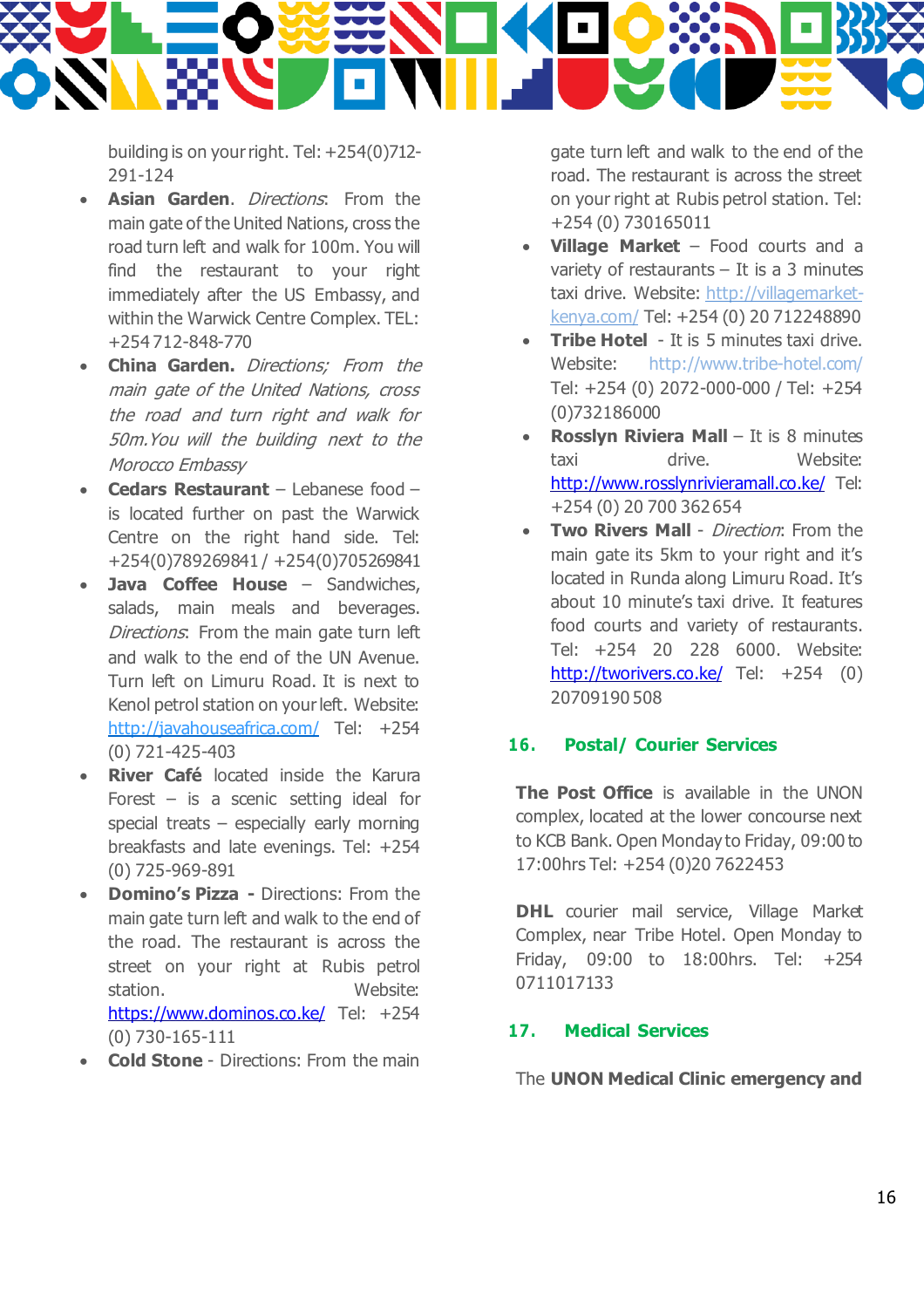

**first aid assistance**, including on-call (24 hour) ambulance services are available. Onsite medical assistance is available during all meetings, conferences and events. The UNON clinic also offers general medical assistance, vaccinations and a broad range of medical services.

**Location:** Block F, Room 117 **Contacts:** +254 (0)20 762 2267, +254 20 762 2268 **Emergency lines:** +254 (0)20 7625999, +254 724 255 378 **Email:** [unon-jms-medical@un.org](mailto:unon-jms-medical@un.org) , [unon](mailto:unon-jms-medicalevacuation@un.org)[jms-medicalevacuation@un.org](mailto:unon-jms-medicalevacuation@un.org)

**Opening hours** Monday – Thursday: 10:00 to 12:30hrs and 14:00 to 16:00hrs Friday 10:30 00 to 13:30hrs and during meeting hours.

No service is available on weekends.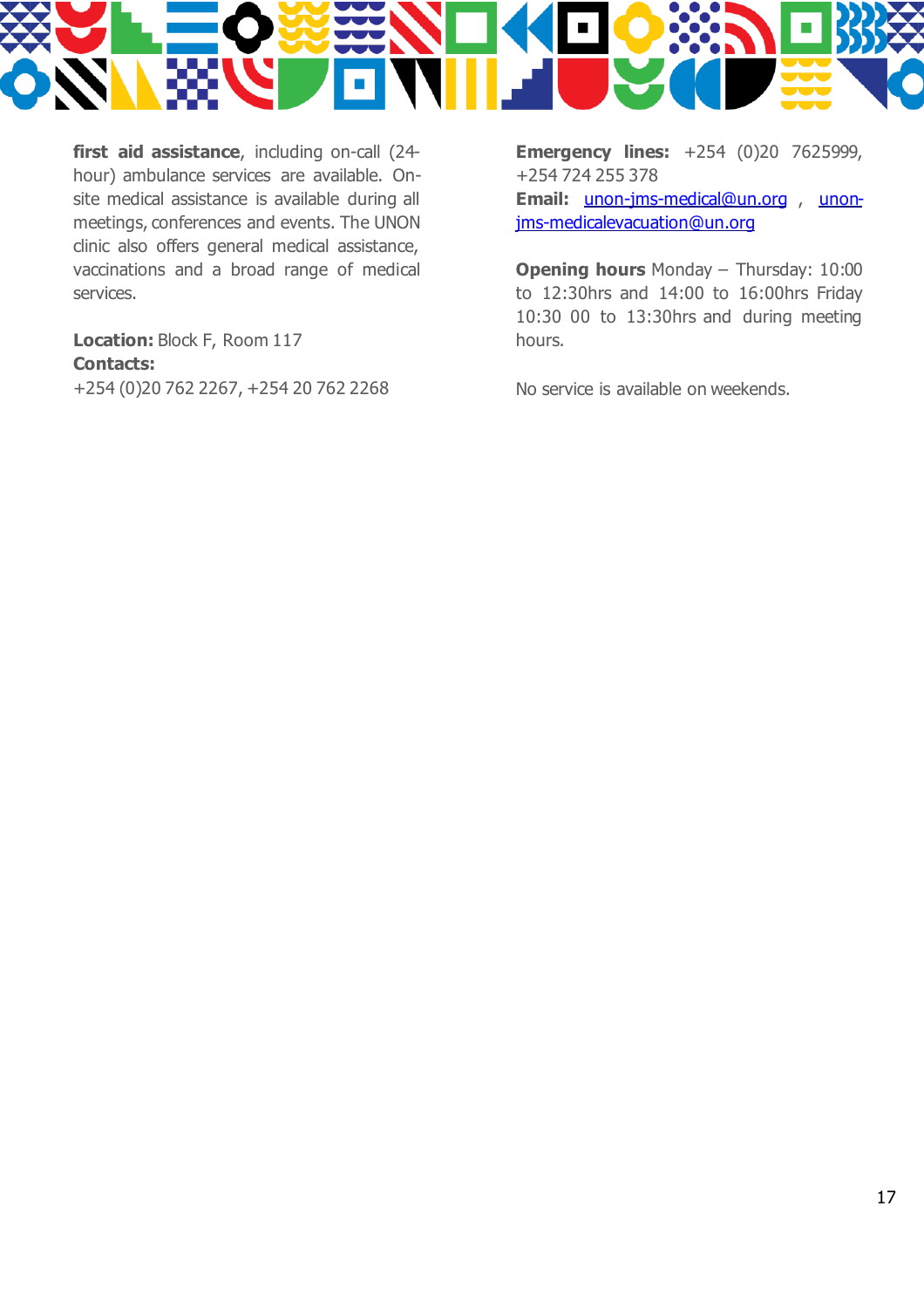# **OTHER INFORMATION**

#### **1. Travel to Nairobi – Airlines and Ticketing**

Participant Travel to Nairobi (Non-UNEP Funded)

Travel for participants who are funding their own way to the Assembly can avail themselves of the following options: 1) Self-Book Travel; or 2) Use the travel agent at UNON to book travel and other services.

For participants who would like to utilize a travel agent to book flights, reserve a hotel, and arrange airport transfers, UNON's travel agency, BCD, is available to assist. Inquiries can be made at *unea*@bcdtravel.co.ke, or call at +<sup>-</sup>254 737 408 911<sub>.</sub>

Participants are strongly encouraged to purchase air tickets far in advance of the start of the Assembly to take the most advantage of the special fares and ensure availability of flights.

#### UNEP-Funded Participant Travel to Nairobi

Travel for eligible participants for travel support will be facilitated by UNEP and the UNON Travel Unit, including return air-tickets (economy travel) and the daily subsistence allowance (DSA) for the duration of the meetings. A letter on this matter has been communicated by the Secretariat on 21 January 2022.

All participants/delegates who are sponsored by UNEP are required to provide hard copies of their boarding passes and passports to the secretariat to allow for travel reimbursement and DSA.

Questions regarding travel funding may be

addressed t[o caroline.mramba@un.org](mailto:caroline.mramba@un.org).

#### **2. Accommodation in Nairobi**

Participants are kindly requested to make own hotel reservations for their stay in Nairobi. A list of hotels and guest houses in Kenya that have been cleared by the UN Department of Safety and Security in Nairobi can be found [here.](https://wedocs.unep.org/bitstream/handle/20.500.11822/37890/UNDSS%20Recommended%20Hotels%20in%20Kenya_FINAL_Dec%202020.pdf?sequence=1&isAllowed=y) A list of hotels with suggested rates in Nairobi can be foun[d here.](https://wedocs.unep.org/bitstream/handle/20.500.11822/37891/Hotel%20Rates%202021.pdf?sequence=1&isAllowed=y)

Participants who choose to use other forms of accommodation are advised to be vigilant about selecting safe and appropriate accommodation.

#### **3. Shuttle and Taxi Services**

Many hotels provide courtesy shuttle services to/from airport and in some cases from the hotel to the UNON complex. Visitors should advise their hotels in good time of their transportation needs. In the absence of a courtesy bus, visitors may use reputable taxi companies. Recommended taxi companies are listed below:

Jaycab Taxis +254 (0)20 721 0510 **Jatco** +254 (0)72 528 0000 or +254 (0)73 377 7425 **Jimcab** +254 (0)71 433 3777 or +254 (0)73 733 3222 Kenatco +254 (0)70 964 2000